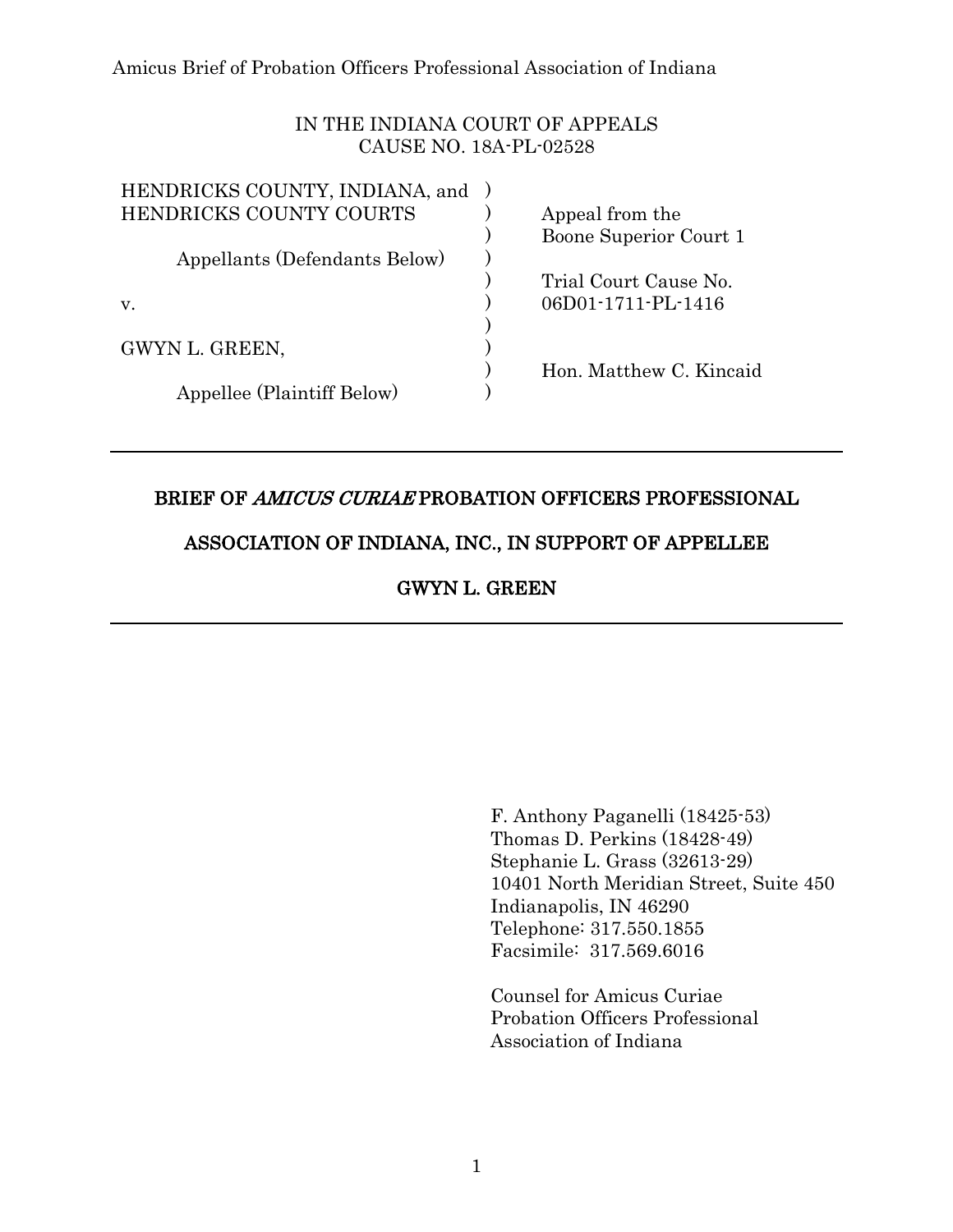# TABLE OF CONTENTS

| $\Pi$ .<br>The Wage Payment Statute Applies to Probation Officers As Employees of |  |
|-----------------------------------------------------------------------------------|--|
|                                                                                   |  |
|                                                                                   |  |
|                                                                                   |  |

# TABLE OF AUTHORITIES

# CASES

| Knoebel v. Clark County Superior Court No. 1, 901 N.E.2d 529 (Ind. Ct. App. 2009)7         |
|--------------------------------------------------------------------------------------------|
|                                                                                            |
| <i>Matter of Madison Cty. Prob. Officers' Salaries</i> , 682 N.E.2d 498 (Ind. 1997)  6, 10 |
|                                                                                            |
|                                                                                            |
|                                                                                            |
|                                                                                            |
| St. Vincent Hosp. and Health Care Center, Inc. v. Steele, 766 N.E.2d 699 (Ind.             |
|                                                                                            |
| State ex rel. Adams Circuit Court v. Adams County Council, 413 N.E.2d 905 (Ind.            |
|                                                                                            |
|                                                                                            |

# **STATUTES**

# RULES

|--|--|--|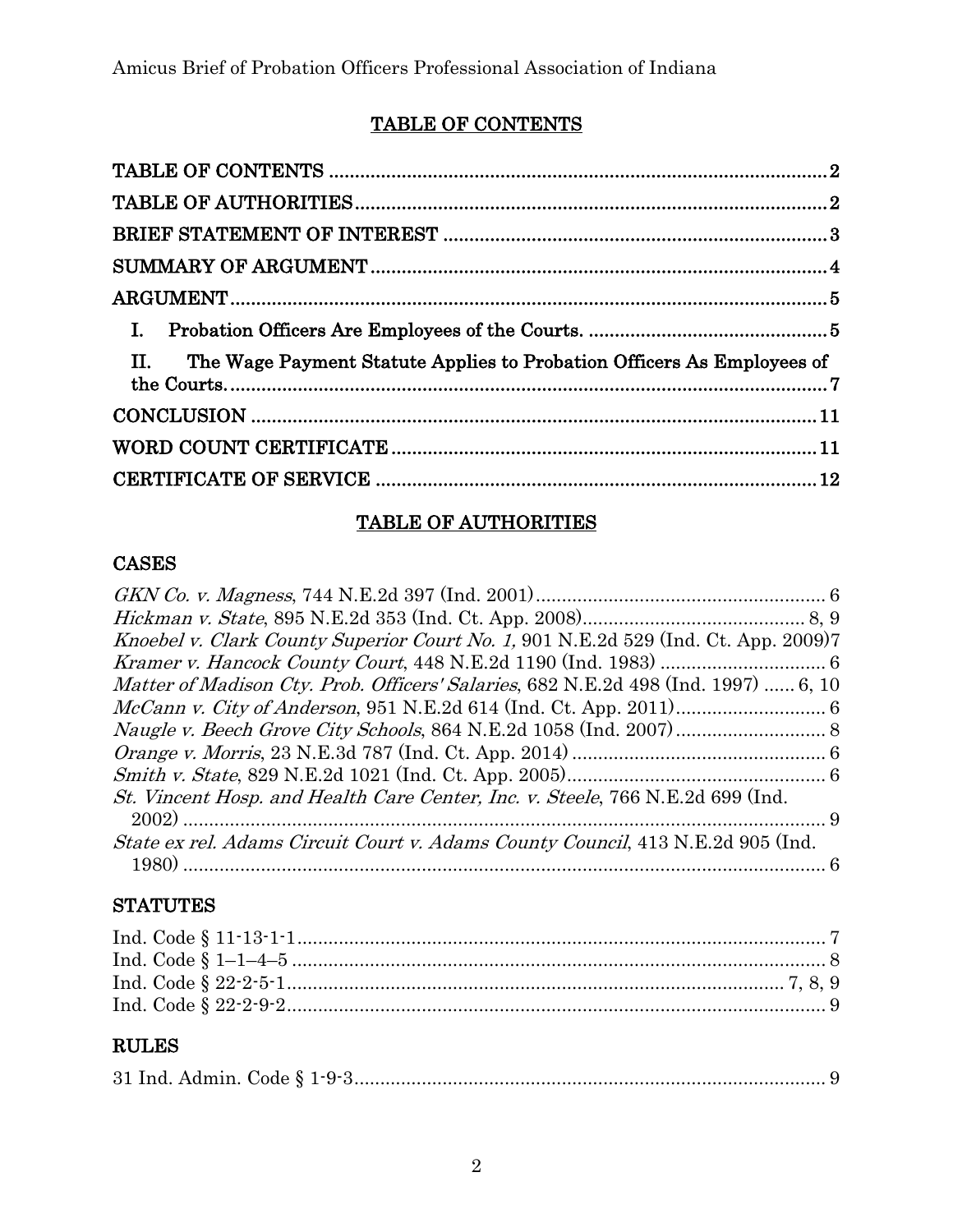#### BRIEF STATEMENT OF INTEREST

The Probation Officers Professional Association of Indiana, Inc. ("POPAI") has a direct interest in the issues presented in this appeal. According to information available to its Board of Directors, there are approximately 1,578 active probation officers in the State of Indiana, and POPAI has approximately 896 active probation officers as members, including at least one member in every county in Indiana. POPAI was established in 1985 by a group of chief probation officers from throughout Indiana who were concerned about soaring caseloads, low pay, and dangerously high probation officer turnover in Indiana. POPAI's membership is composed of individuals involved in all areas of probation services: administrators, line probation officers, supervisory staff, community corrections/probation officers, detention/probation personnel, and support staff. There is no other organization in the State of Indiana whose sole purpose is to work on behalf of probation officers.

In addition to active members, POPAI's extended memberships include retired probation officers and support staff, and those individuals who have been recognized for their outstanding contributions to the field of probation. POPAI also offers corporate memberships to organizations who assist in the delivery of quality probation services.

This appeal is of critical importance to the members of POPAI because it directly impacts the employer-employee relationship between probation officers and the courts for which they work. Probation officers have specialized skills and cultivate a unique relationship with the judges who rely on their efforts. Appellee

3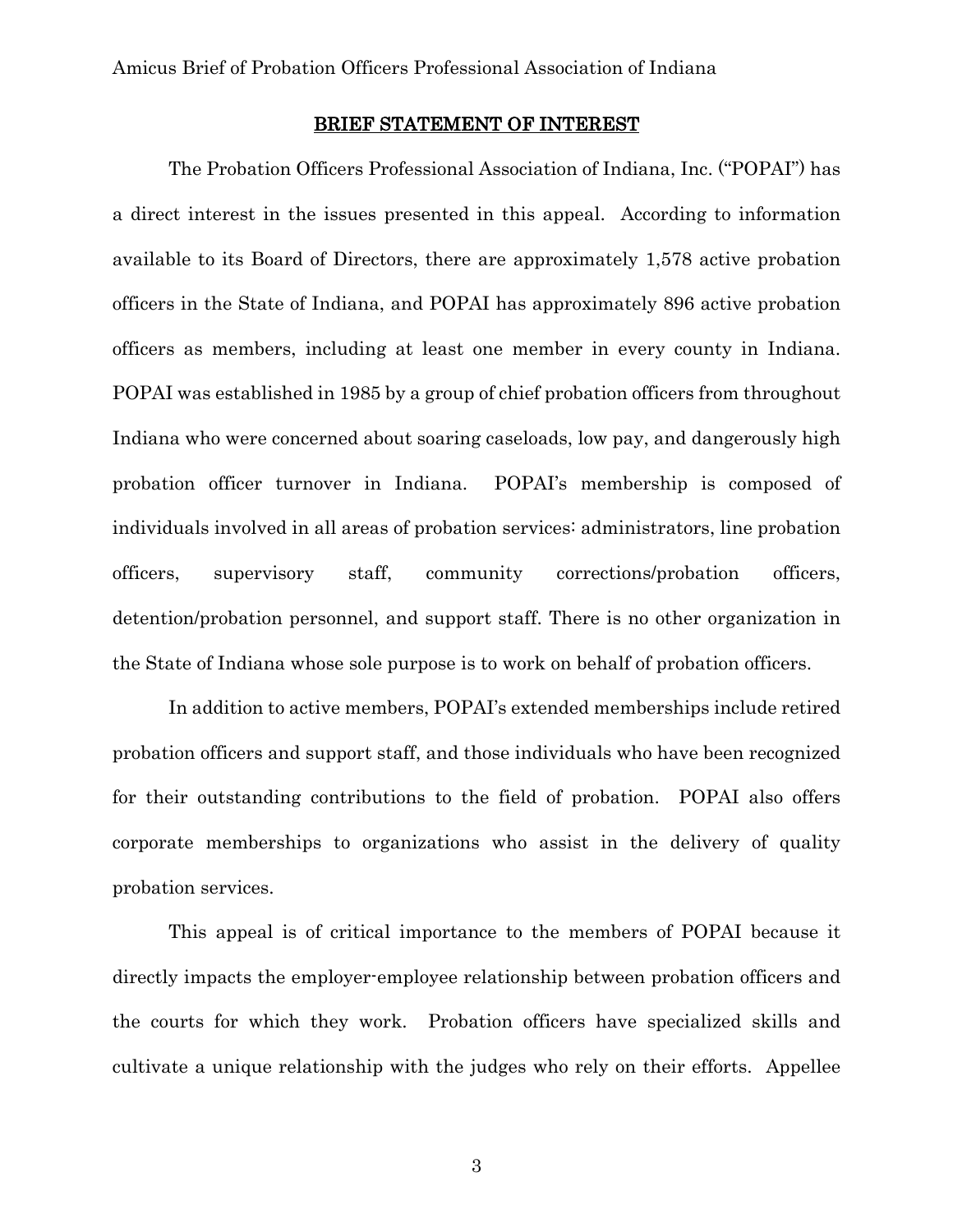Gwyn Green was a member of POPAI for over twenty years and a current member at the time of her resignation. Regardless of that, with over half of the probation officers in the State of Indiana as members, POPAI has an interest in preserving, protecting, and promoting the close relationship between probation officers and the judicial officers they serve.

#### SUMMARY OF ARGUMENT

Probation officers are properly considered to be agents of the judges that they serve. They have a particular set of skills and work directly for the courts to develop information necessary for the judges to make appropriate decisions. Ms. Green was no exception. She had been a probation officer with the Hendricks County Courts (the "Local Courts") for approximately twenty-four years. At no time was her work directed by anyone from the Hendricks County Council. State law may require county involvement in providing basic financial compensation for probation officers, but because the courts employ the probation officers, the courts should have the freedom and authority to provide additional benefits that promote the acquisition and retention of the best employees. Indiana's statutory framework appropriately gives judges the authority to tailor their compensation packages. The Trial Court properly determined that Ms. Green was employed by the Local Courts, which had the authority to provide greater benefits than those provided to non-judicial employees of Henricks County.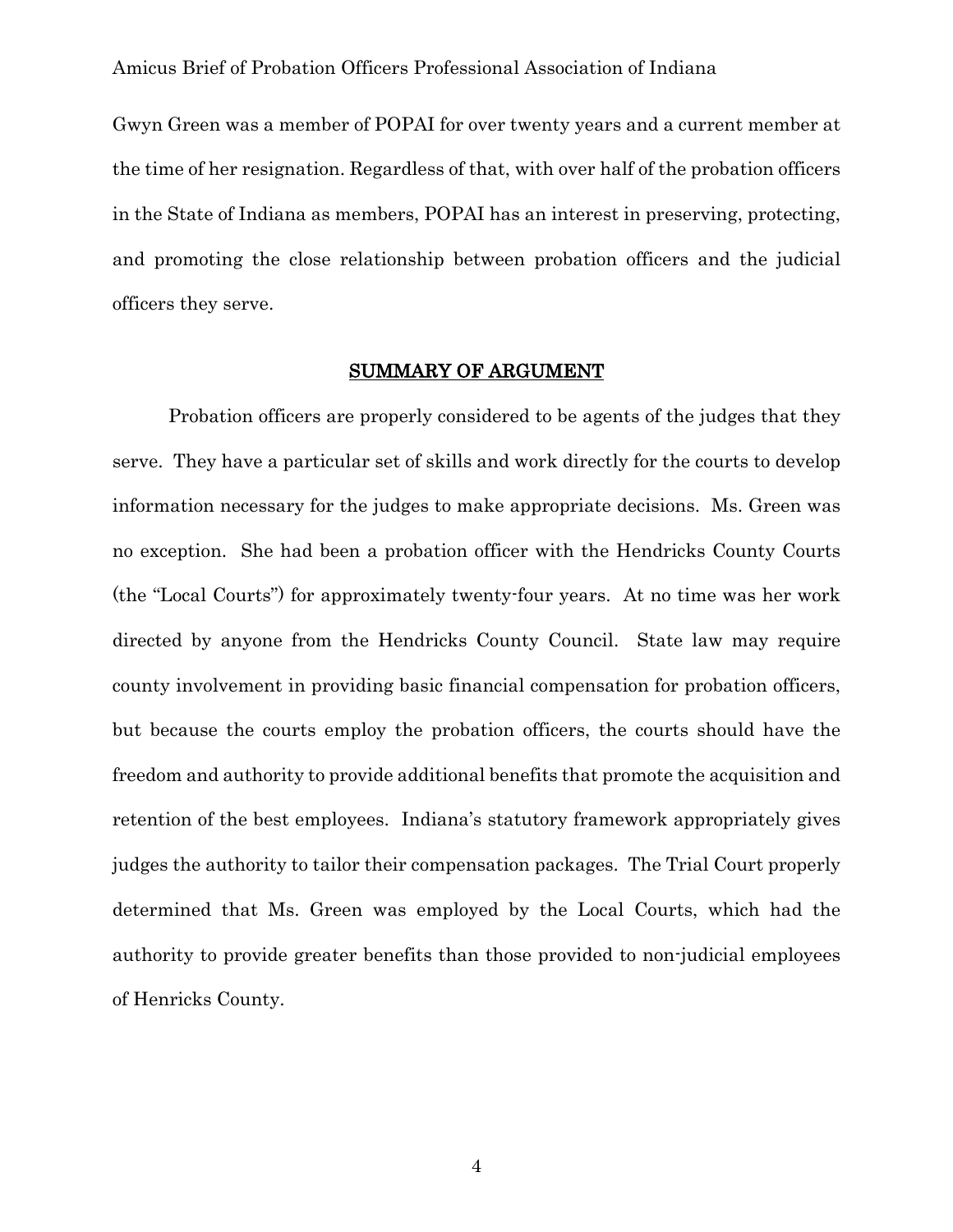#### ARGUMENT

Appellee Green's case presents the question of whether she is bound by the PTO ("Paid Time Off") program promulgated by Hendricks County for county employees, or by the PTO program promulgated by the Hendricks County Courts for its judicial employees. POPAI respectfully requests to be heard with respect to the broader implications of this dispute: whether probation officers like Appellee Green are employees of the courts, and whether their compensation is subject to Indiana's Wage Payment Statute. As set forth below, POPAI submits that probation officers are indeed employees of the courts that hire them, and their compensation should be subject to Indiana's Wage Payment Statute.

#### I. Probation Officers Are Employees of the Courts.

The Trial Court properly determined that Ms. Green, like all probation officers, was the employee of the Local Courts that hired her and for whom she performed her duties. (Appellant's App. Vol. II, p. 11.) As a threshold issue, it is undisputed that Ms. Green worked directly for the judges who hired her. In fact, Appellant concedes that "Ms. Green worked as a probation officer for the Local Courts." (Appellant's Br., p. 8 (citing App. Vol. II, p. 13)).

An instructional case on this matter recognized that the critical role of probation officers in the courts they serve. "Because courts are constitutionally obligated to be open and because the operation of a probation office is a court-related function, the courts have the corresponding constitutional power to pay probation officers at a level sufficient to attract and maintain qualified personnel." Matter of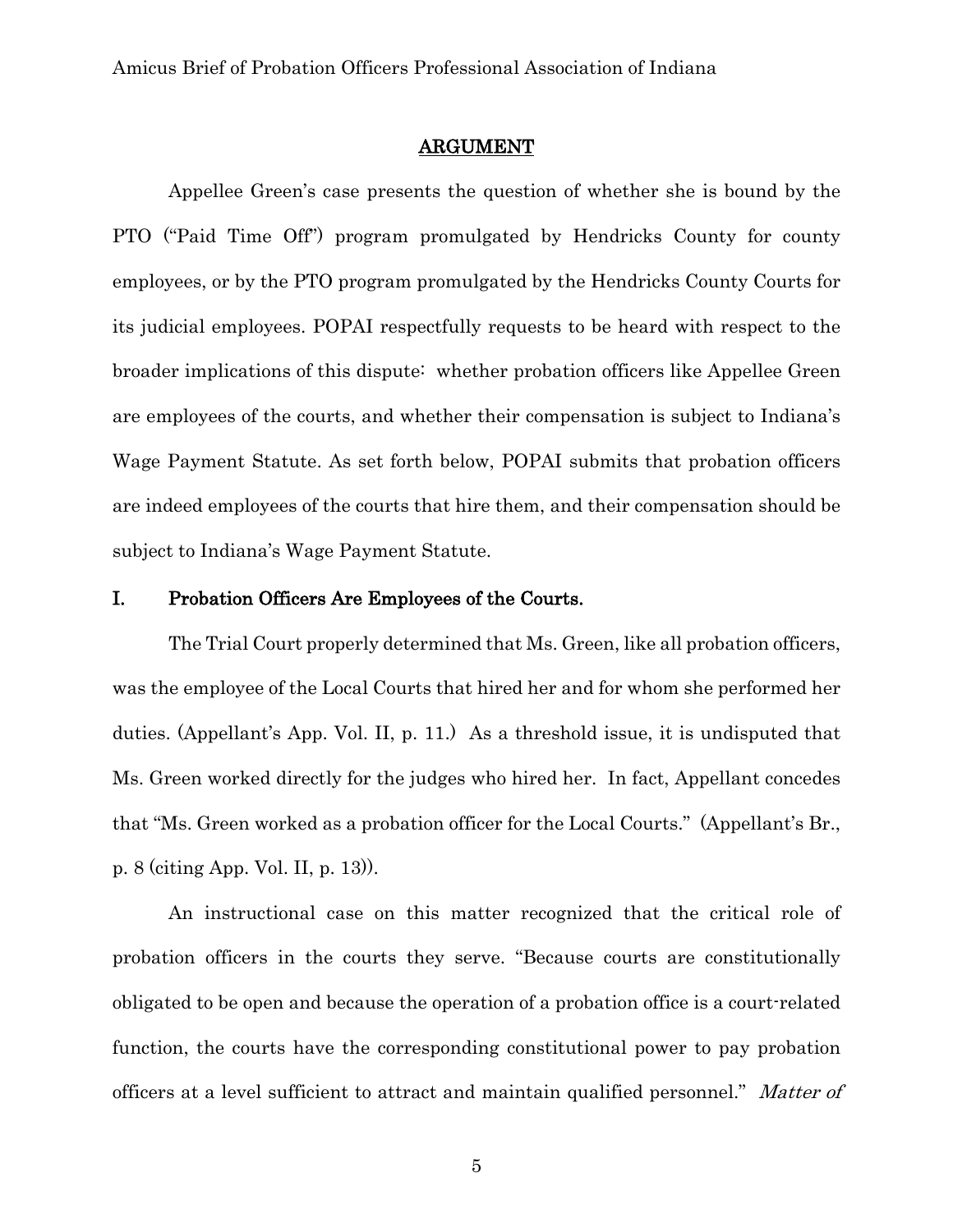Madison Cty. Prob. Officers' Salaries, 682 N.E.2d 498, 501 (Ind. 1997). Put simply, "[p]robation officers are employees of the court." Smith v. State, 829 N.E.2d 1021, 1025 (Ind. Ct. App. 2005). Other opinions also have recognized, sometimes in dicta, that probation officers are properly considered employees of the court. See e.g., Orange v. Morris, 23 N.E.3d 787, 790-791 (Ind. Ct. App. 2014) ("The City Court's probation department is the largest department in the court…" and ""[T]he City Court employs two probation officers who speak Spanish…" (emphasis added)); Kramer v. Hancock County Court, 448 N.E.2d 1190, 1191 (Ind. 1983) (citing State ex rel. Adams Circuit Court v. Adams County Council, 413 N.E.2d 905 (Ind. 1980) ("The record discloses that the three employees, the reporter, bailiff, and probation officer, were court employees who fall within that category subject to court mandate authority.") (emphasis added).

The conclusion that probation officers are employed by the courts is inescapable. The multi-factor approach that is now ubiquitous in the determination of employee/employer relationship, includes: (1) right to discharge; (2) mode of payment; (3) supplying tools or equipment; (4) belief of the parties in the existence of an employer-employee relationship; (5) control over the means used in the results reached; (6) length of employment; and, (7) establishment of the work boundaries. The most important of these factors is the right of the employer to exercise control over the employee. *McCann v. City of Anderson*, 951 N.E.2d 614, 617 (Ind. Ct. App.) 2011) (quoting *GKN Co. v. Magness*, 744 N.E.2d 397, 402-03 (Ind. 2001)). Although the mode of payment may be controlled by the county, the remainder of the factors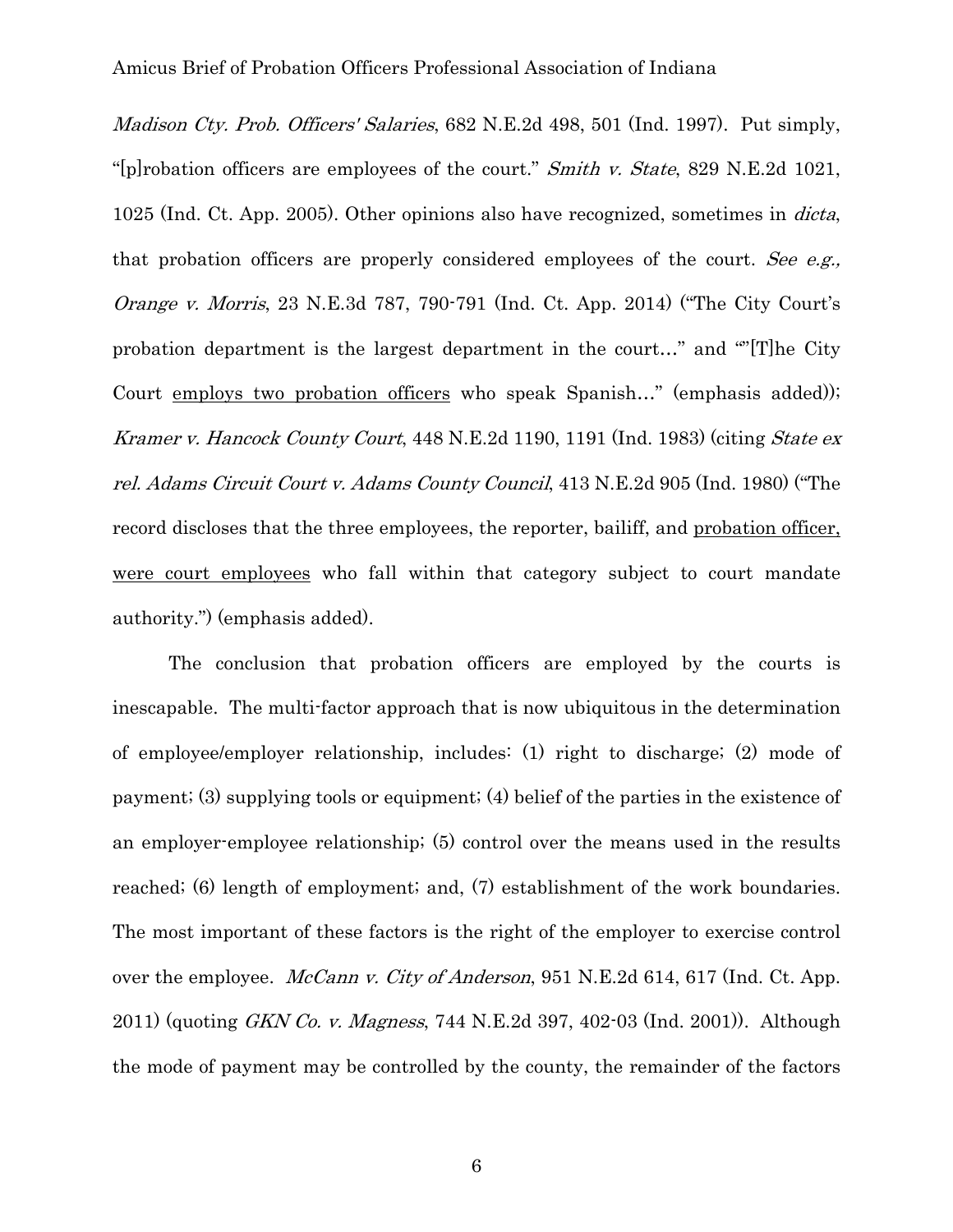all point to the Local Courts as the true employers of probation officers. And even on that point, "the authority to determine probation officers' salaries is vested in judiciary." See Knoebel v. Clark County Superior Court No. 1, 901 N.E.2d 529, 533 (Ind. Ct. App. 2009).

The plain language of the governing statute also favors a conclusion that the appointing court is the employer of a probation officer: "Probation officers shall serve at the pleasure of the appointing court and are directly responsible to and subject to the orders of the court." Ind. Code  $\S 11-13-1-1(c)$ . This statute implicitly recognizes several of the factors cited above: the appointing court has the right to discharge a probation officer, and controls the means used in the results reached, controls the length of employment, and establishes the work boundaries. A probation officer works for (at the pleasure of) the appointing court and is responsible to and subject to the orders of appointing court. Accordingly, probation officers are properly considered employees of the appointing court.

# II. The Wage Payment Statute Applies to Probation Officers As Employees of the Courts.

Because probation officers like Appellee Green are employed by the courts, the next question is whether the courts are obligated to those probation officers for PTO pay under Indiana's Wage Payment Statute. For the reasons set forth below, the answer must be "yes."

First, it is indisputable that PTO pay is a wage for purposes of the Wage Payment Statute, Ind. Code § 22-2-5-1 *et seq.* "[I]f vacation pay is to be compensated, it is deferred compensation in lieu of wages and is subject to the provisions of the

7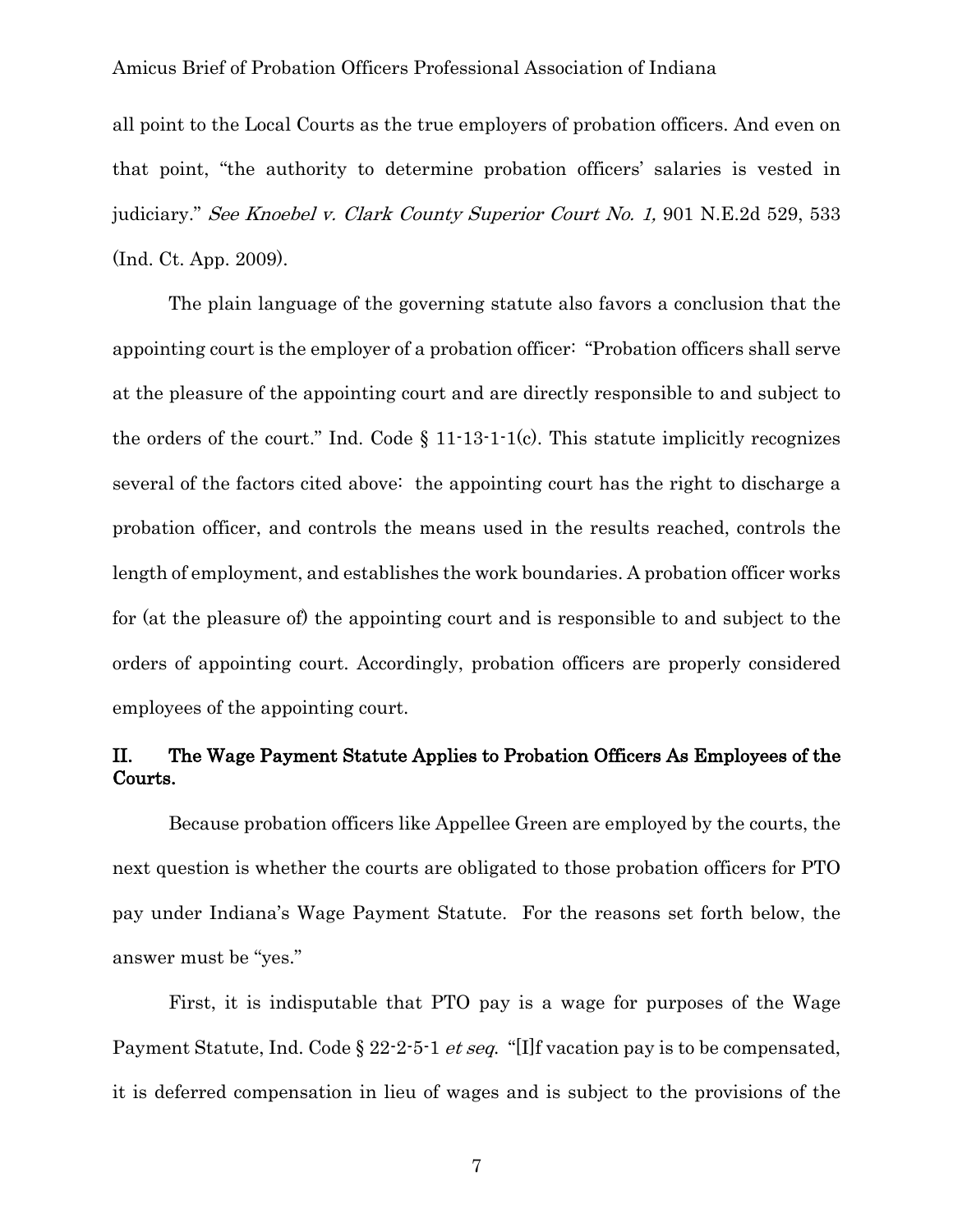Wage Payment Statute." Naugle v. Beech Grove City Schools, 864 N.E.2d 1058, 1067 (Ind. 2007).

Second, just like any other employer, courts are obligated by the Wage Payment Statute to pay wages that are owed to their probation officer employees. In pertinent part, Indiana's Wage Payment Statute provides as follows:

> Every person, firm, corporation, limited liability company, or association, their trustees, lessees, or receivers appointed by any court, doing business in Indiana, shall pay each employee at least semimonthly or biweekly, if requested, the amount due the employee….

Ind. Code § 22-2-5-1(a). As our Supreme Court explained in *Naugle v. Beech Grove* City Schools, 864 N.E.2d 1058 (Ind. 2007), for purposes of the Wage Payment Statute "Indiana Code section  $1-1-4-5(17)$  extends the definition of a 'person' to include 'bodies politic and corporate."" Naugle, 864 N.E.2d at 1063-64 (applying the Wage Payment Statute to a school corporation). Accordingly, it follows that the Wage Payment Statute applies to employees of a county's court system as courts have been interpreted as a "person" to include "bodies both political and corporate." Id.

Reliance on *Hickman v. State* is misplaced for the proposition that if no policy allows an employee to "cash out" unused PTO time, PTO must be "used to take time off of work during the employee's tenure with the employer." (Appellant's Brief at pg. 11). Hickman involved an employee who was involuntarily terminated by the Indiana Department of Correction (the "DOC"). *Hickman v. State*, 895 N.E.2d 353, 355 (Ind. Ct. App. 2008). As a threshold issue, because the plaintiff was involuntarily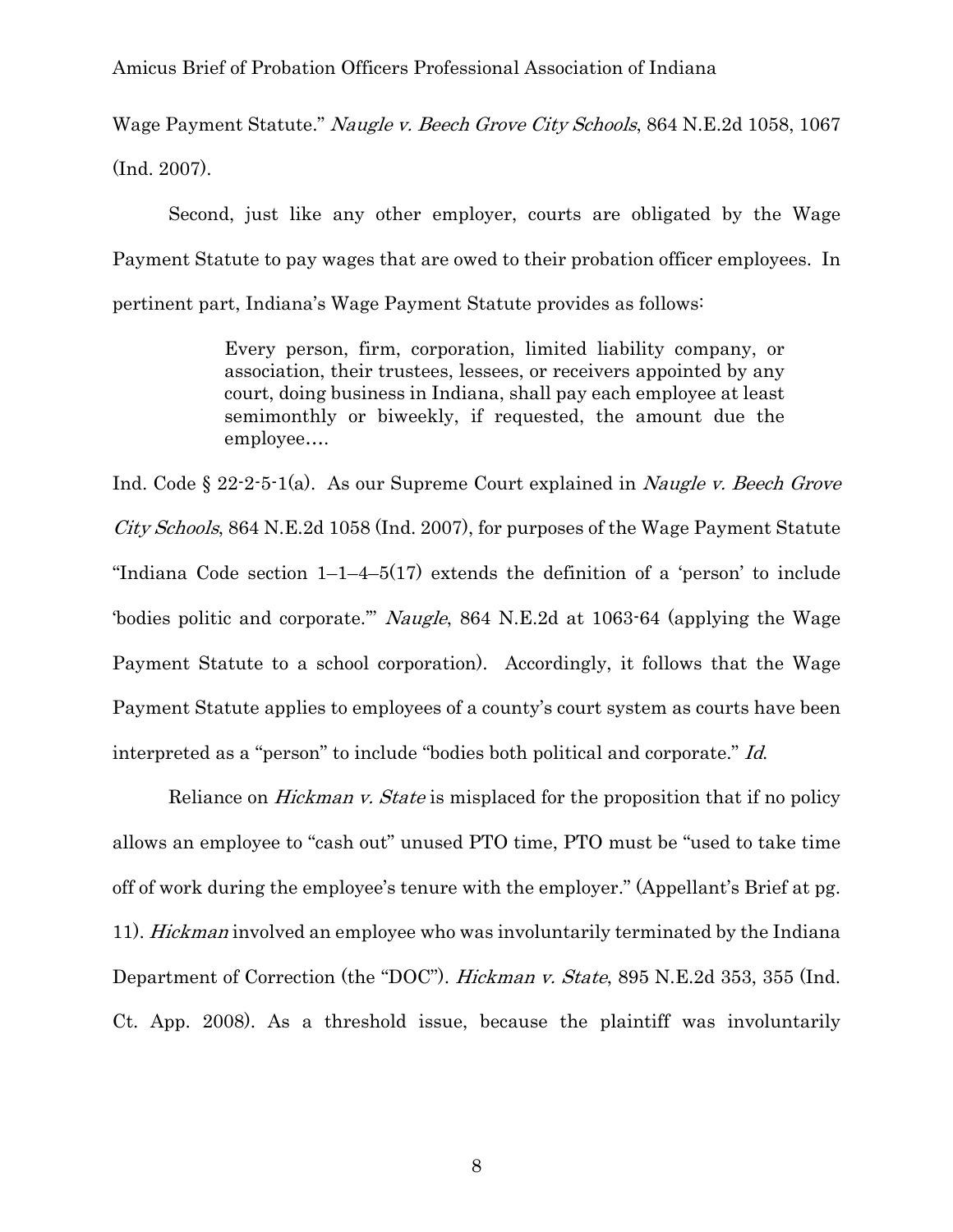terminated, a different statute—the Wage Claims Act—applied to Hickman, and not the Wage Payment Statute. As explained by the Indiana Supreme Court:

> The Wage Claims Statute references employees who have been separated from work by their employer and employees whose work has been suspended as a result of an industrial dispute. I.C.  $\S$  22-2-9-2(a)(b). By contrast, the Wage Payment Statute references current employees and those who have voluntarily left employment, either permanently or temporarily. I.C. § 22-2-5-  $1(b)$ ).

St. Vincent Hosp. and Health Care Center, Inc. v. Steele, 766 N.E.2d 699, 705 (Ind. 2002). Hickman was decided in part on a provision in the Indiana Administrative Code dealing with vacation pay for DOC employees like Hickman. 895 N.E.2d at 357 (citing 31 Ind. Admin. Code  $\S$  1.9.3(a)) Because there was a published policy of the State – which was the actual employer – under which dismissed state employees forfeited their accrued but unused vacation time, that policy informed the Court's decision not to award Hickman accrued but unused vacation time. Id. at 357-358. "[A]n employee is entitled to accrued vacation pay to the time of termination provided no agreement or published policy exists to the contrary." Id. 356-357. Notably, the Indiana Court of Appeals in *Hickman* implicitly found that the Ind. Code § 22-2 et seq. applied where a government entity was the employer. Neither the regulation, nor the statute, that governed the *Hickman* result are applicable here. Where there is no contradiction between the court employer's published policy and the terms of employment, then the probation officer employees should be protected by the Indiana Wage Payment Statute.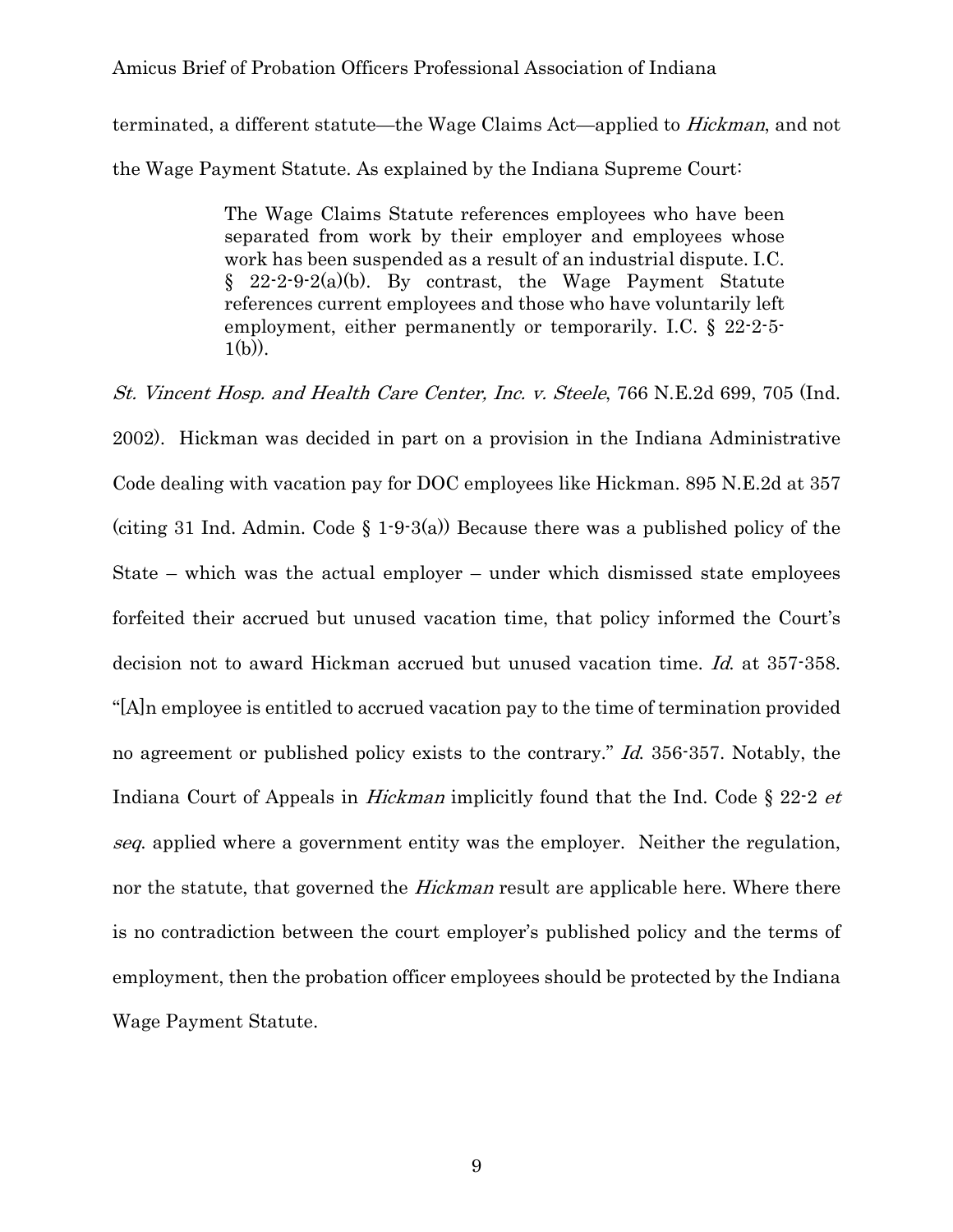As the Trial Court determined, the statutory exercise in collaboration that establishes the salary of probation officers in each county cannot be understood to create the entirety of the compensation package. (Appellant's App. Vol. II, p. 11.) Issues such as PTO, sick leave, bereavement leave, reimbursable expenses, appropriate continuing education, discipline, and many other employment policies are best left to the true employer of the probation officer: the court. Only the judiciary has the authority to make the best determination of these matters consistent with the goal of being able to "attract and maintain qualified personnel." Madison Cty. Prob. Officers' Salaries, 682 N.E.2d at 501. The legislature's silence on these matters respects the fundamental authority the courts have to provide for the compensation of their own employees.

From the perspective of the probation officers who serve judges throughout the State of Indiana, their employers are the courts that hire them and control their work. And when those courts establish salaries and offer benefits to the probation officers in their employ, the officers who earn those salaries and benefits are entitled to receive them, regardless of any political squabbles that may arise between various arms of county government. Because it is the courts that will suffer for the failure to hire and retain appropriately trained and experienced probation officers, it is properly the courts that should determine the total compensation package available.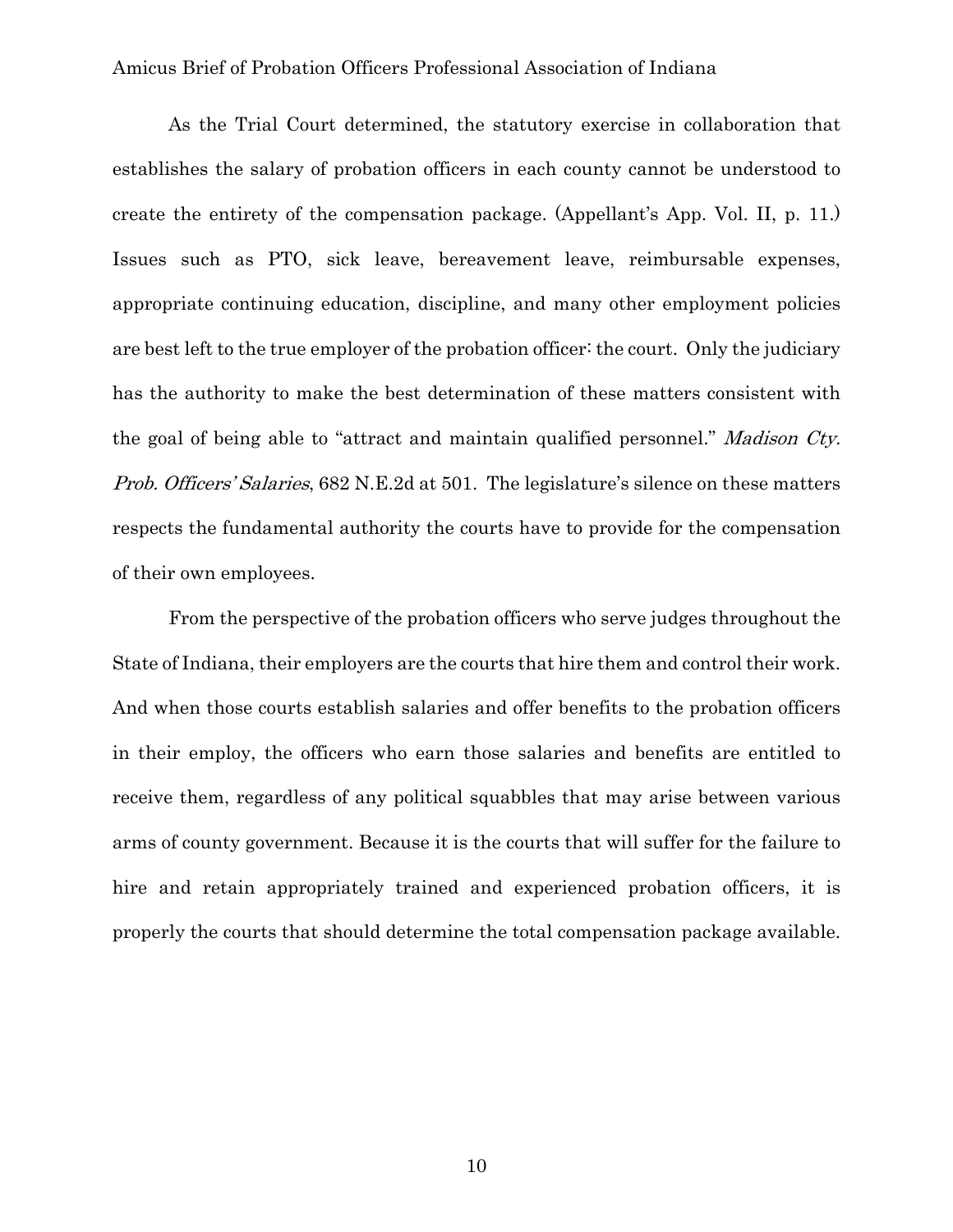### **CONCLUSION**

On behalf of all probation officers in Indiana, POPAI submits that as employees of the court, probation officers should be entitled to the benefit of the compensation packages provided by their appointing court.

Respectfully submitted,

/s/ F. Anthony Paganelli

F. Anthony Paganelli (18425-53) Thomas D. Perkins (18428-49) Stephanie L. Grass (32613-29)

\_\_\_\_\_\_\_\_\_\_\_\_\_\_\_\_\_\_\_\_\_\_\_\_\_\_\_\_\_\_\_\_\_\_\_\_

Counsel for Probation Officers Professional Association of Indiana

# WORD COUNT CERTIFICATE

Pursuant to Appellate Rule 44(E), I certify that this Brief of Amicus Curiae

contains fewer than 7,000 words, excluding the items listed in Appellate Rule 44(C),

as counted by Microsoft Word, which was used to prepare the Brief.

/s/ F. Anthony Paganelli

F. Anthony Paganelli (18425-53)

\_\_\_\_\_\_\_\_\_\_\_\_\_\_\_\_\_\_\_\_\_\_\_\_\_\_\_\_\_\_\_\_\_\_\_\_